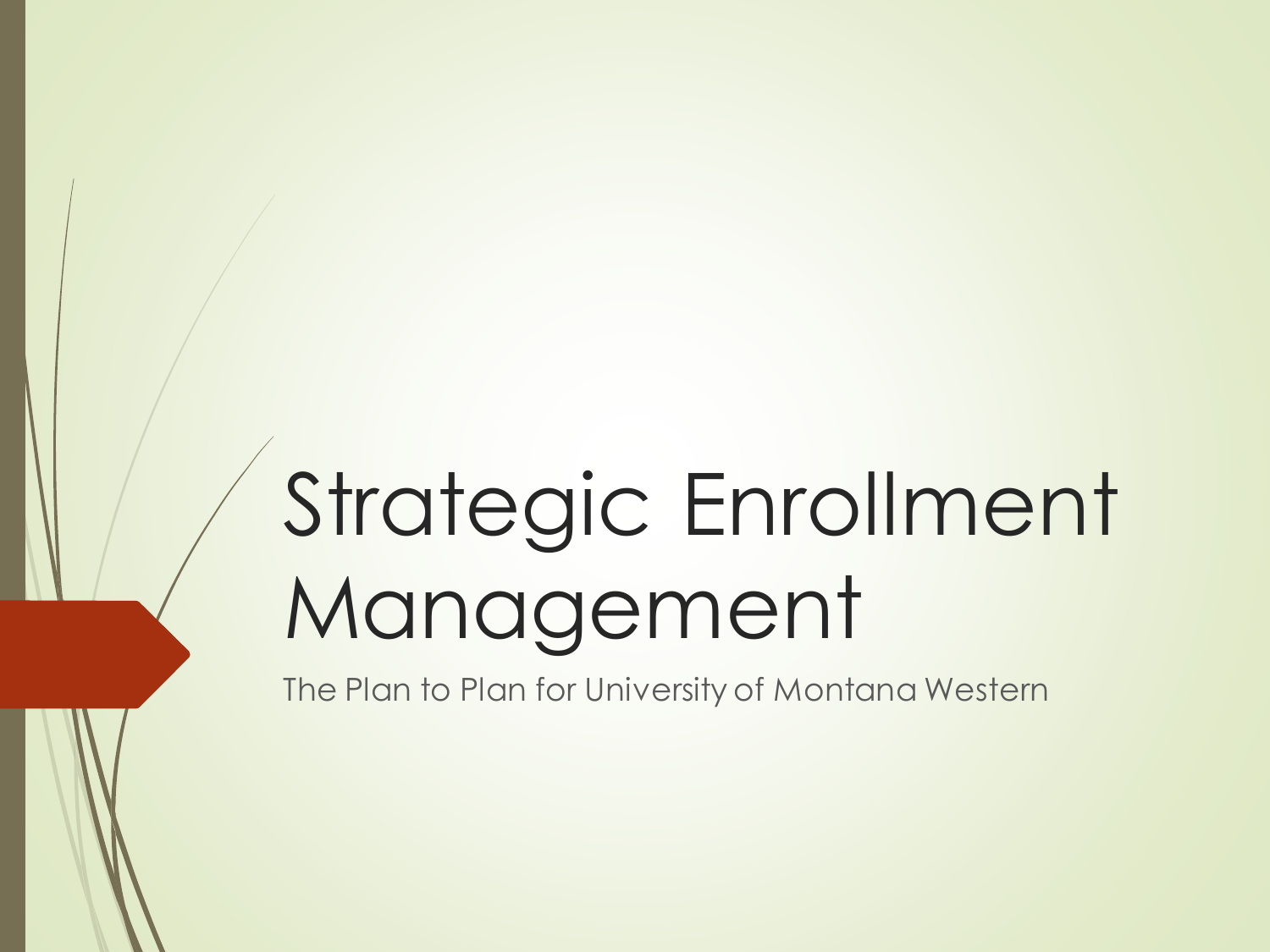#### The TimeLine of Activities

- November 2016 Charge from AAC to form working group
- November 2016- SEM working group is formed
- November 2016-present- SEM working group meets and develops presentation and working document
- **March 2017 Presentation of SEM planning to senior** administration April 2017-Presentations to AAC, faculty forum, student senate
- August 2017-Second presentation to AAC
- September/October 2017- Presentations to campus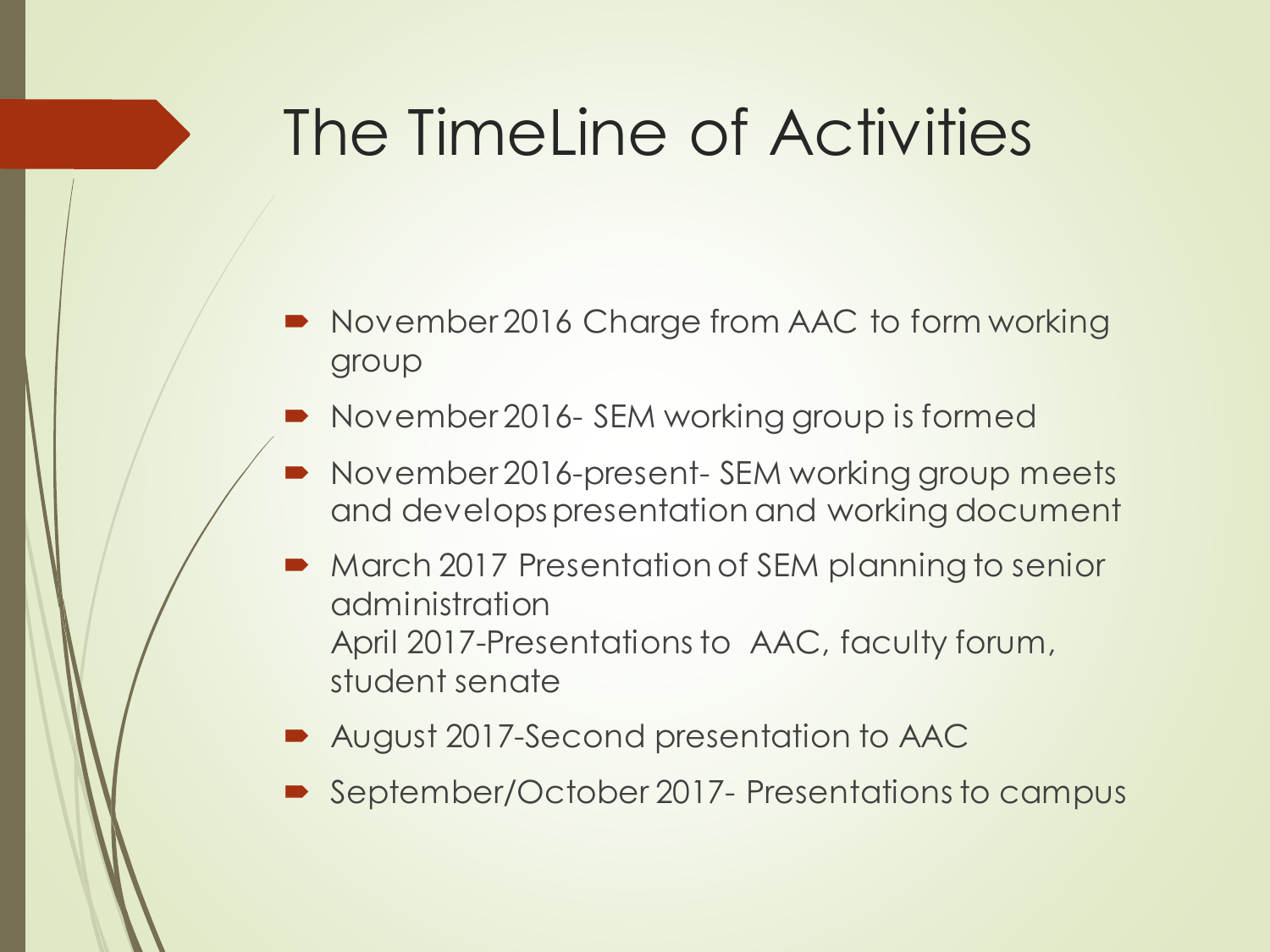**Strategic Enrollment Management/Completion (SEM/C)**

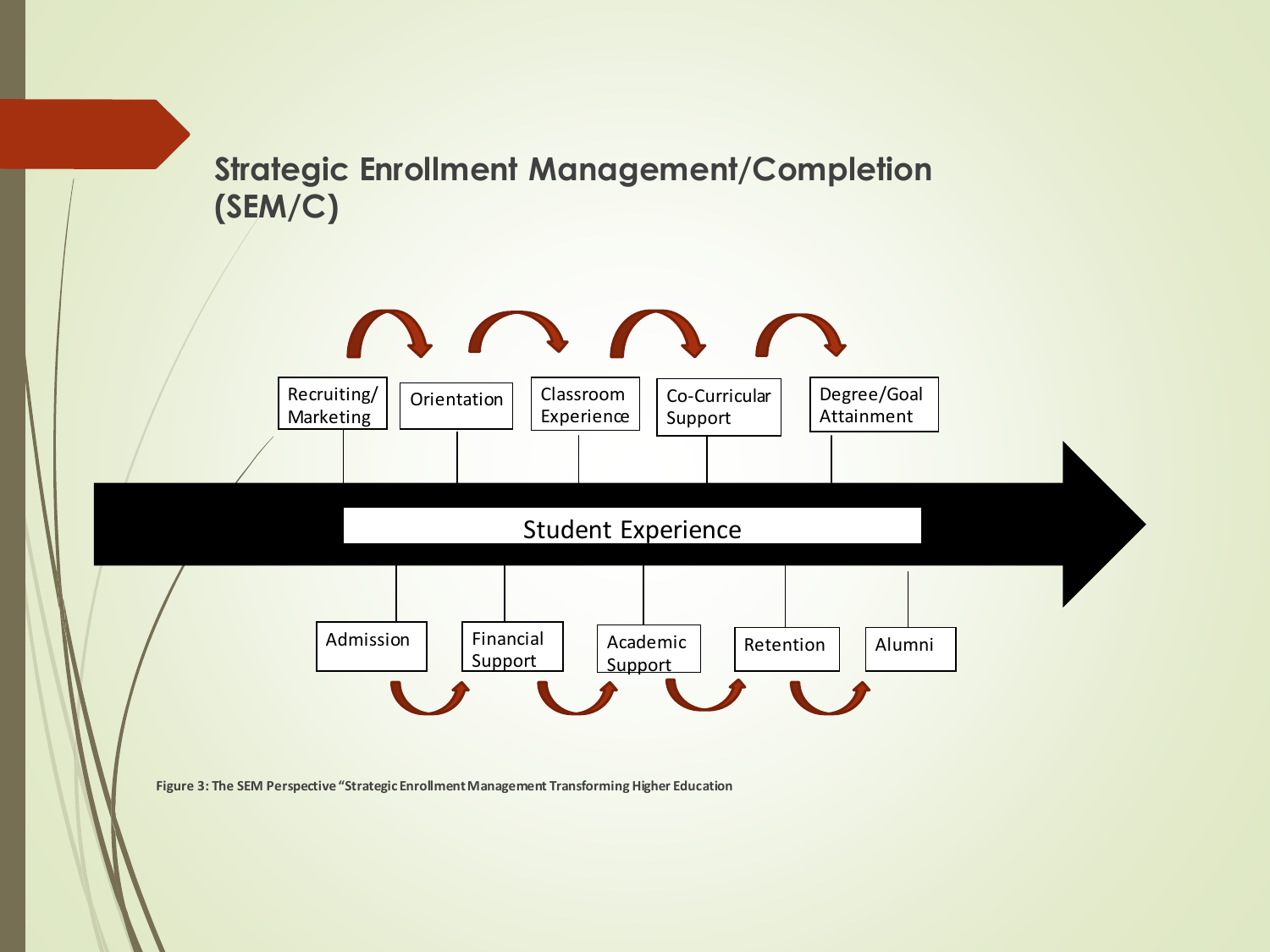### Why Strategic Enrollment Management (SEM)



https://www.youtube.com/watch?v=auAsWfWTUAs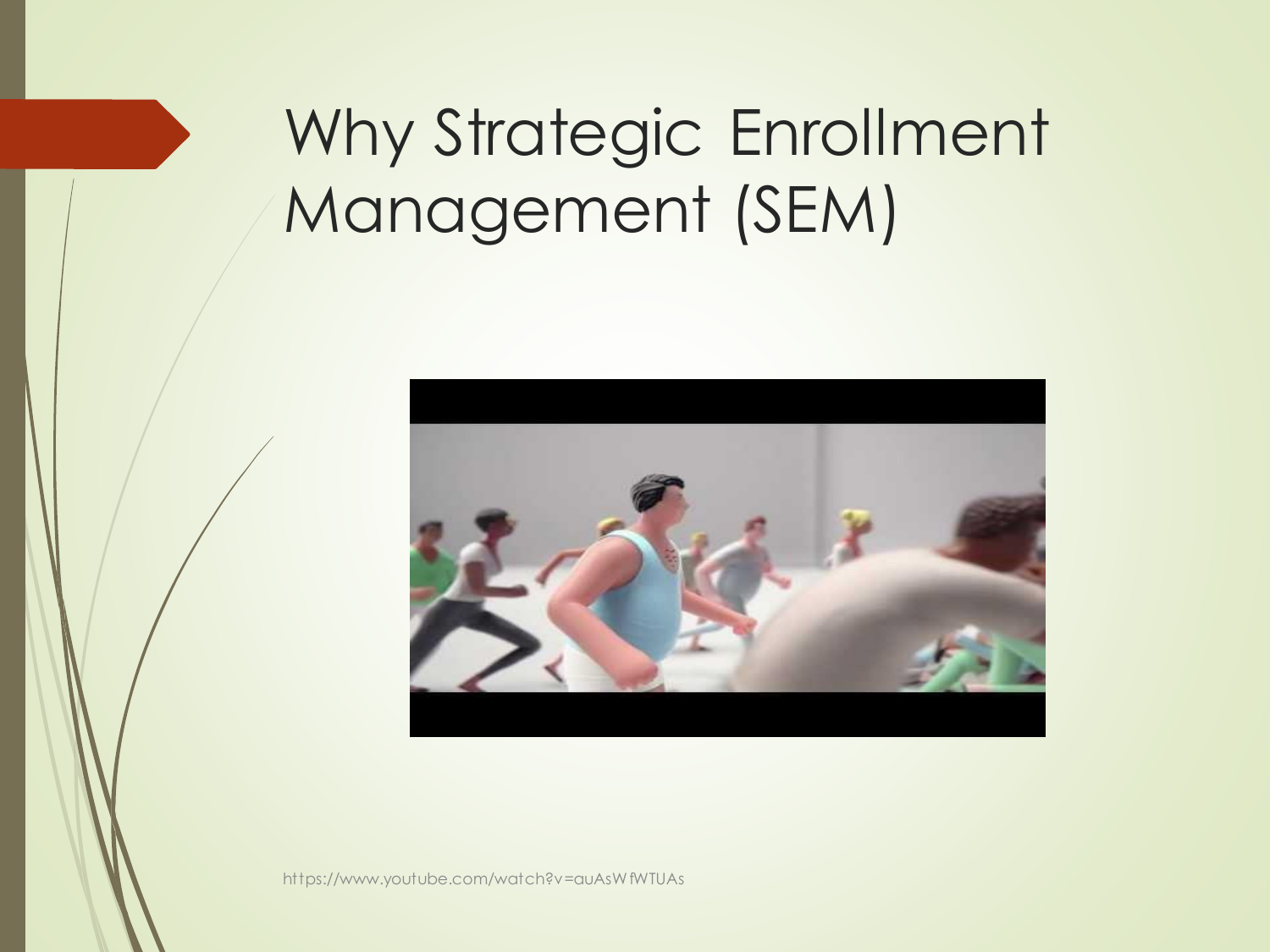# SEM/C addresses Emerging Concerns

- National Emerging Challenges to Higher Ed
	- Ability to provide greater access to our institution
	- Ability to ensure student learning and success
	- Ability to respond to rapidly changing demographics
	- Ability to respond to increasing accountability
	- Ability to develop greater efficiencies as we face significantly reduced resources

"Enrollment Management: Key Elements for Building and Implementing an Enrollment Plan" "Six Essential-and Six Common Mistakes-in Cabinet Level Strategic Enrollment Planning" Noel-Levitz Executive Briefing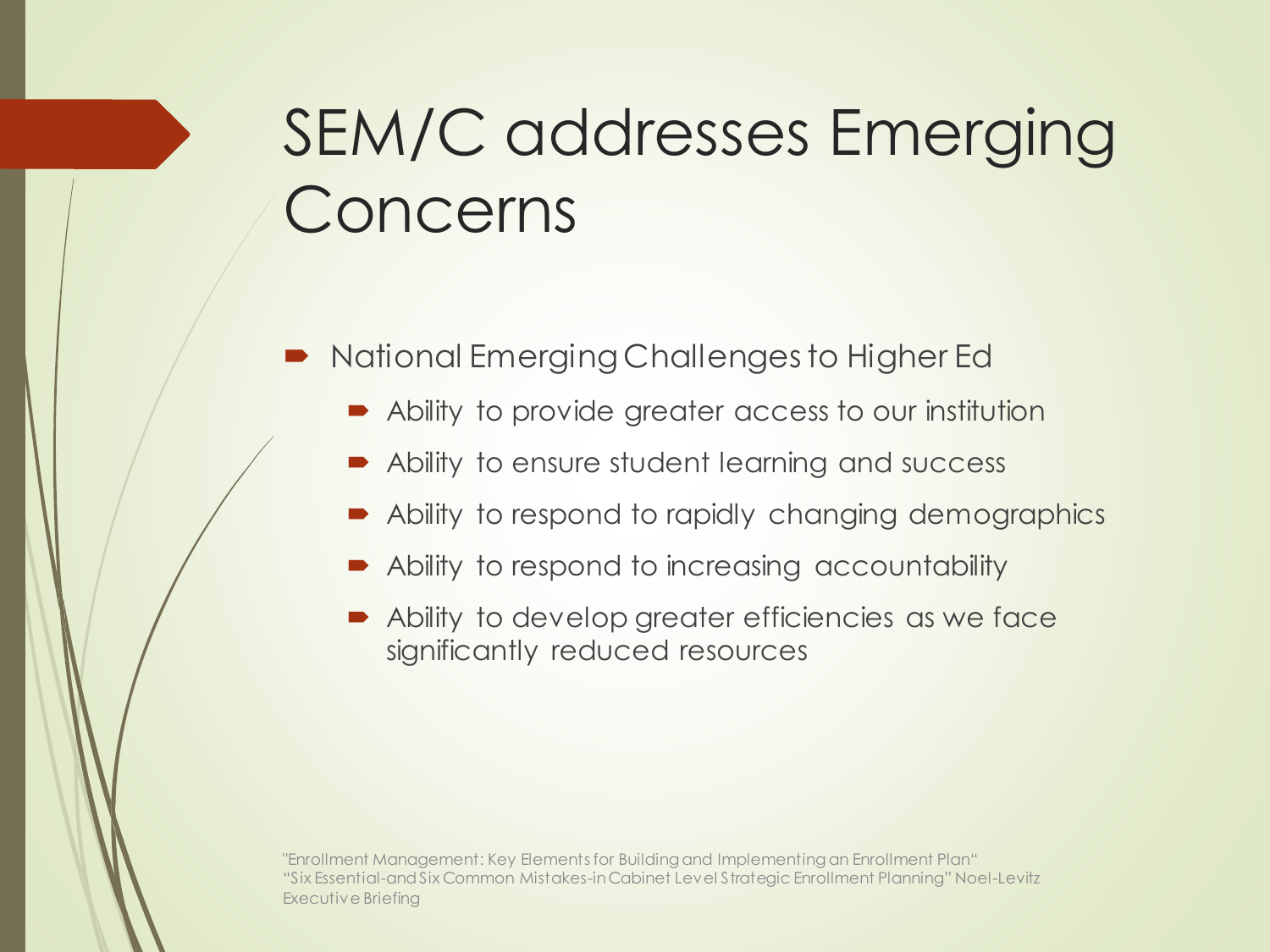#### Integrating SEM into Institutional Planning

"With students at the middle, this model depicts the organic interdependence of all components of higher education…Enroll ment planning must be integrated with all the components of institutional planning"



"Six Essential-And Six Common Mistakes-In Cabinet-Level Strategic Enrollment Planning" Noel Levitz Executive Briefing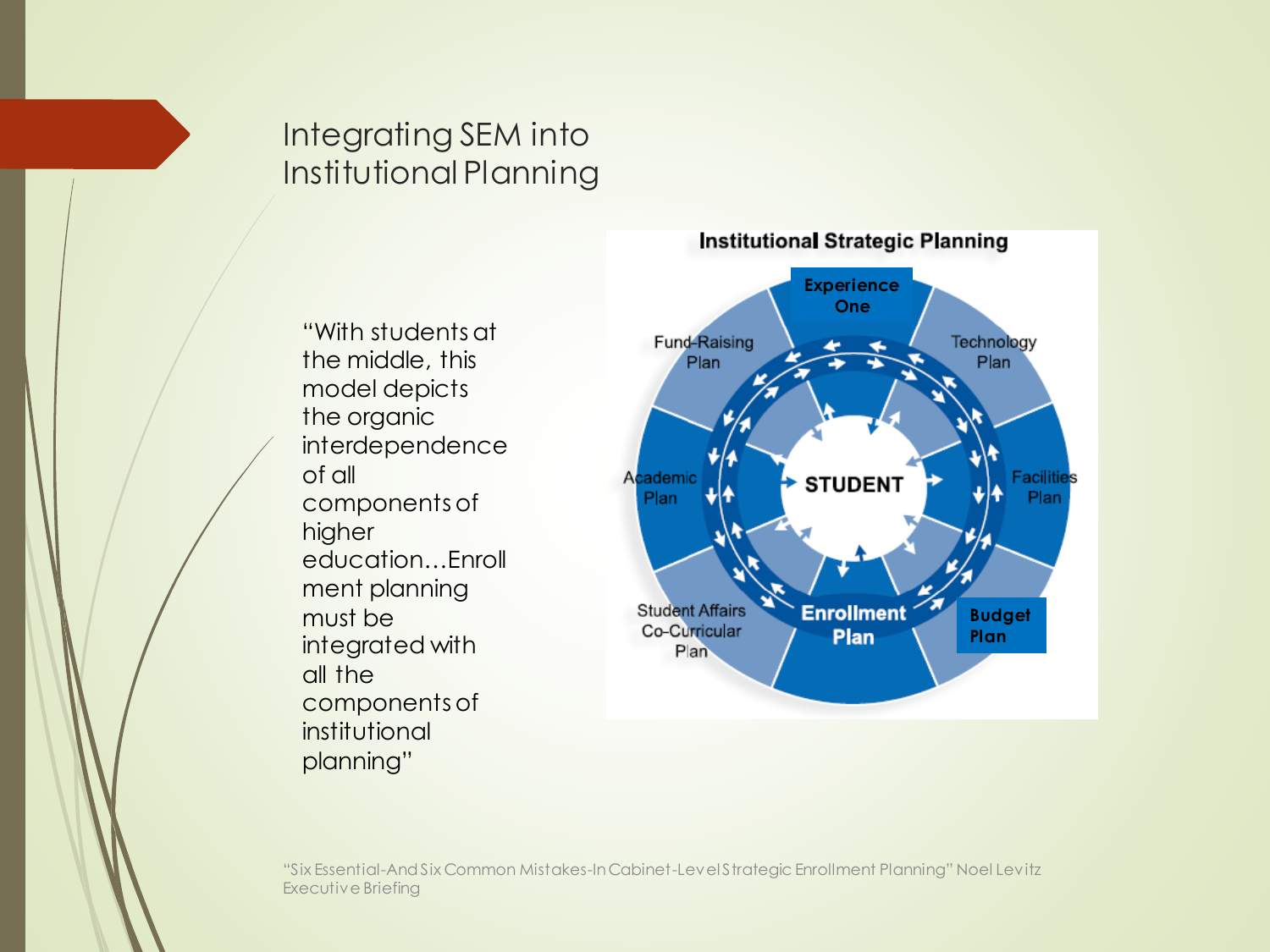# Strategic Enrollment Management is

- In Short it is A Plan That:
	- **•** Focuses on what is best for the student by visualizing and planning for the full student experience.
	- **Fits into the university mission and vision though aligning** with the strategic plan
	- Integrates, connects, and elaborates plans for student success across the campus.



"Enrollment Management: Key Elements for Building and Implementing an Enrollment Plan" "A Practical Guide to Strategic Enrollment Management Planning"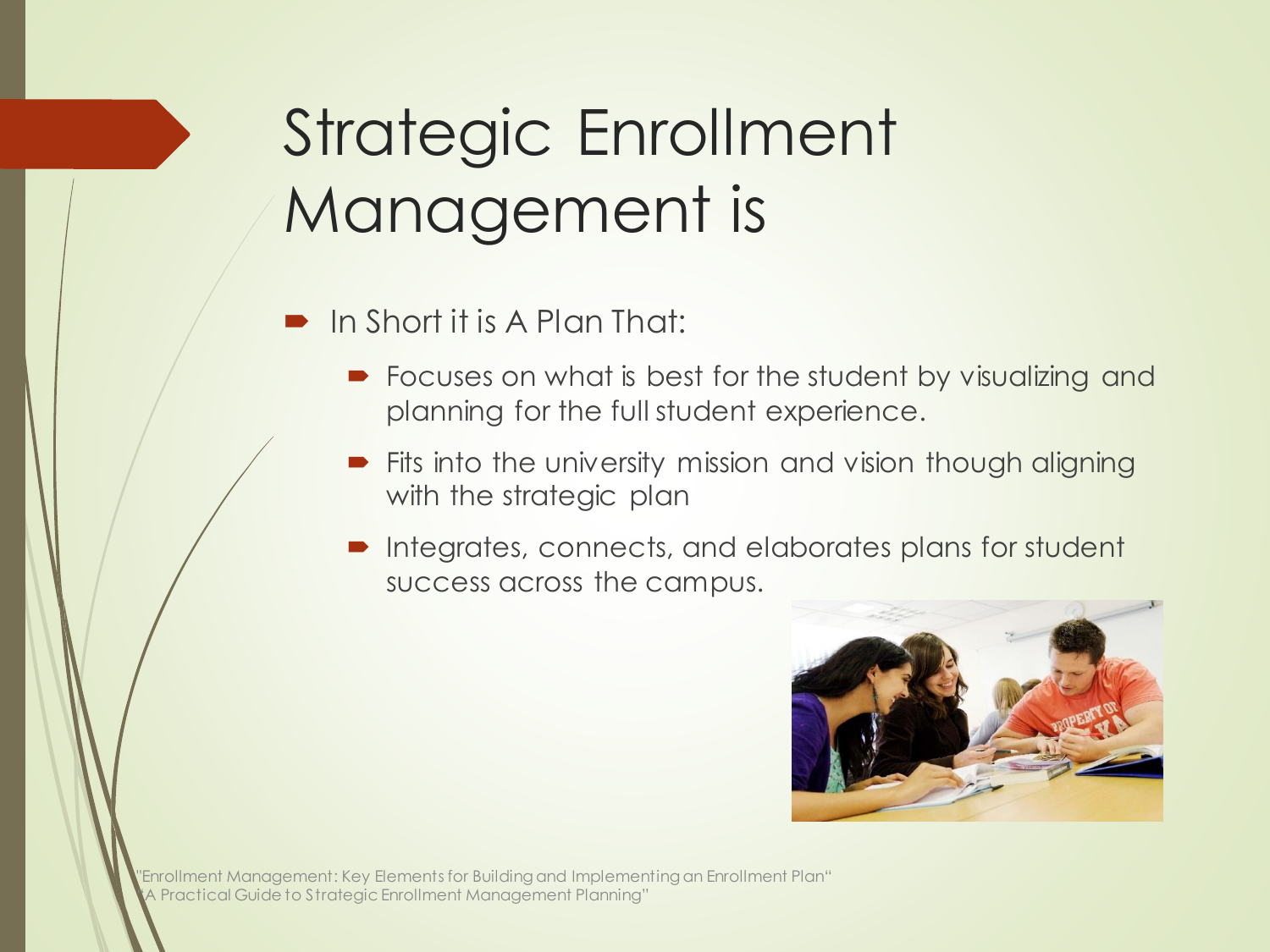# Requirements to Implement A SEM Plan

- Chancellor/Cabinet lead-planning strategically with senior administration and faculty team members
- Structure/process involving the academic, administrative, and service departments of the university
- **P** realistic and aligns with the institution's identity
- Defining success beyond retention and graduation
- Awareness of the present and the future (anticipatory decision-making)
- Must focus on what is best for the students

"Enrollment Management: Key Elements for Building and Implementing an Enrollment Plan" "Six Essential-and Six Common Mistakes-in Cabinet-Level Strategic Enrollment Planning" Noel Levitz Executive Briefing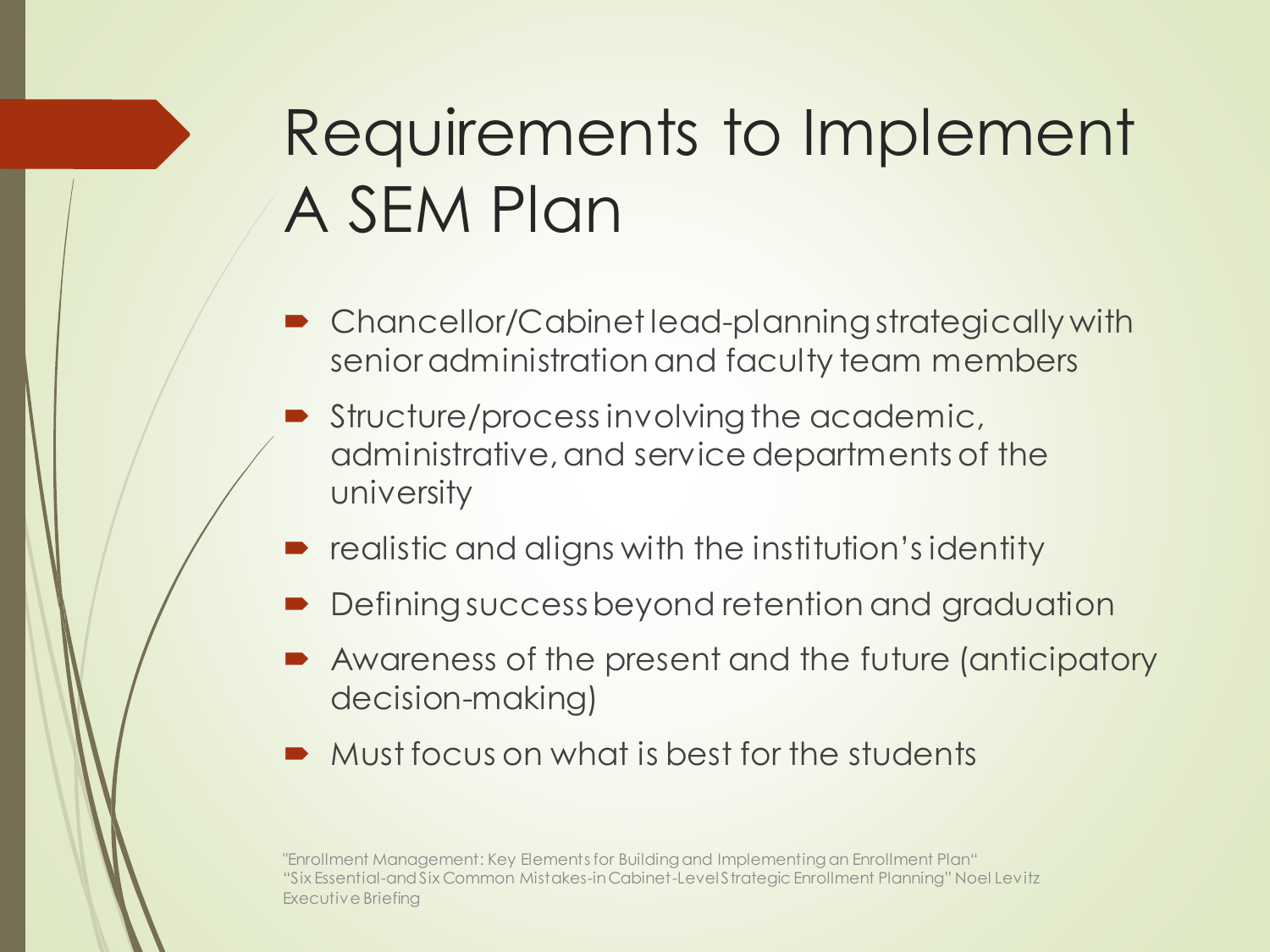# The Campus Planning Booklet

**Recommendations and Guidelines for SEM Planning at Montana Western** 

> Widening the Door for Strategic Enrollment Management and Completion Opportunities for **Students**

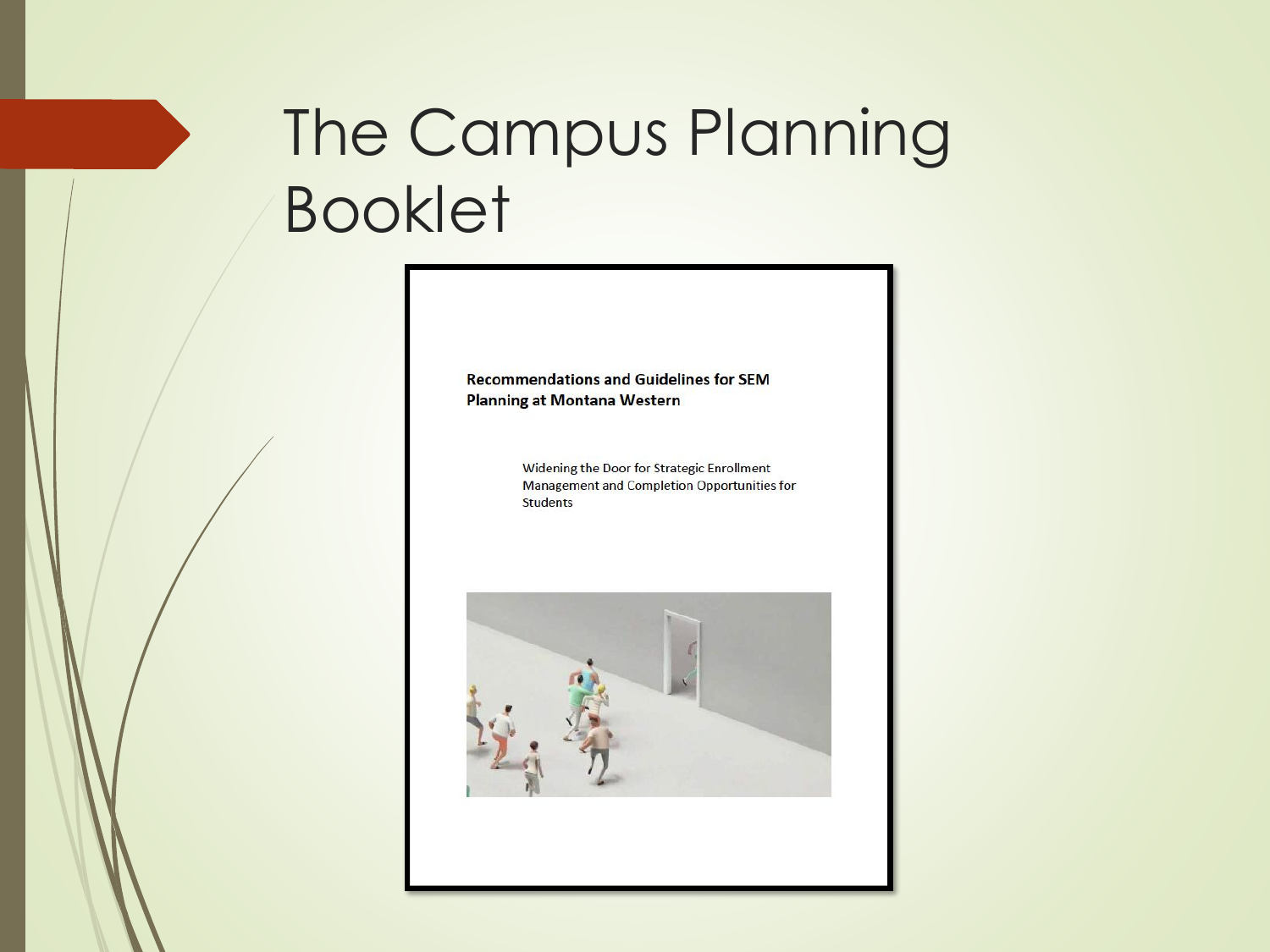#### How the Booklet Becomes SEM Goals



"Enrollment Management: Key Elements for Building and Implementing an Enrollment Plan"